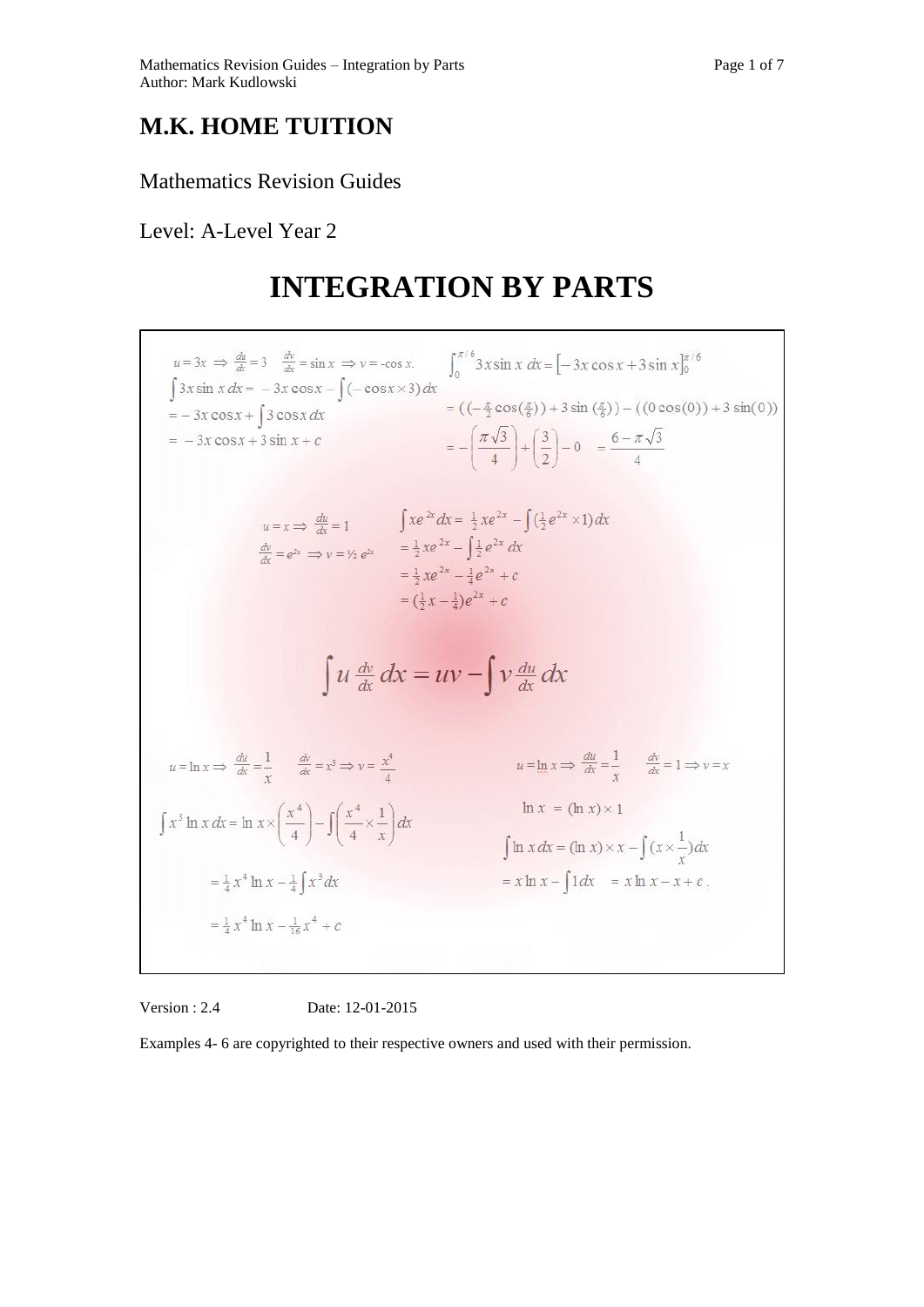#### **INTEGRATION BY PARTS**

This technique is a 'reverse result' of the product rule for differentiation.

Recall: If  $y = uv$ , where *u* and *v* are functions of *x*, then

$$
\frac{dy}{dx} = \frac{d}{dx}(uv) = u\frac{dv}{dx} + v\frac{du}{dx}.
$$

Integrating with respect to *x* , we have  $uv = \int u \frac{dv}{dx} dx + \int v \frac{du}{dx} dx$ *dx*  $\frac{dv}{dx}dx + v\frac{du}{dx}dx$ .

Rearranging, we have the standard formula for integration by parts, i.e.

$$
\int u \frac{dv}{dx} dx = uv - \int v \frac{du}{dx} dx
$$
, or, in function notation,  

$$
\int f(x)g'(x)dx = f(x)g(x) - \int g(x)f'(x)dx
$$
.

In order to be able to use this method, the function  $\frac{dv}{dx}$  $\frac{dv}{dx}$  must be integrable. Additionally, the product  $v \frac{du}{dx}$  should not be more difficult to integrate than the original.

Generally, if one of the factors of the product is a polynomial, then set  $u$  to be the polynomial, because its degree will be reduced by 1 by each application of the process.

**Example (1):** Find i)  $\int 3x \sin x dx$  ii)  $\int_0^{\pi/6} 3x \sin x dx$ , leaving the answer as a surd in terms of  $\pi$ .

i) Take 
$$
u = 3x \implies \frac{du}{dx} = 3
$$
. Take  $\frac{dv}{dx} = \sin x \implies v = -\cos x$ .  
\n
$$
\therefore \int 3x \sin x \, dx = -3x \cos x - \int (-\cos x \times 3) \, dx
$$

$$
= -3x\cos x + \int 3\cos x dx
$$

 $= -3x\cos x + 3\sin x + c$ 

ii) The definite integral is worked out in the usual way:

$$
\int_0^{\pi/6} 3x \sin x \, dx = \left[ -3x \cos x + 3 \sin x \right]_0^{\pi/6}
$$
  
=  $((-\frac{\pi}{2} \cos(\frac{\pi}{6})) + 3 \sin(\frac{\pi}{6})) - ((0 \cos(0)) + 3 \sin(0))$   
=  $-\left(\frac{\pi\sqrt{3}}{4}\right) + \left(\frac{3}{2}\right) - 0$   
=  $\frac{6 - \pi\sqrt{3}}{4}$ .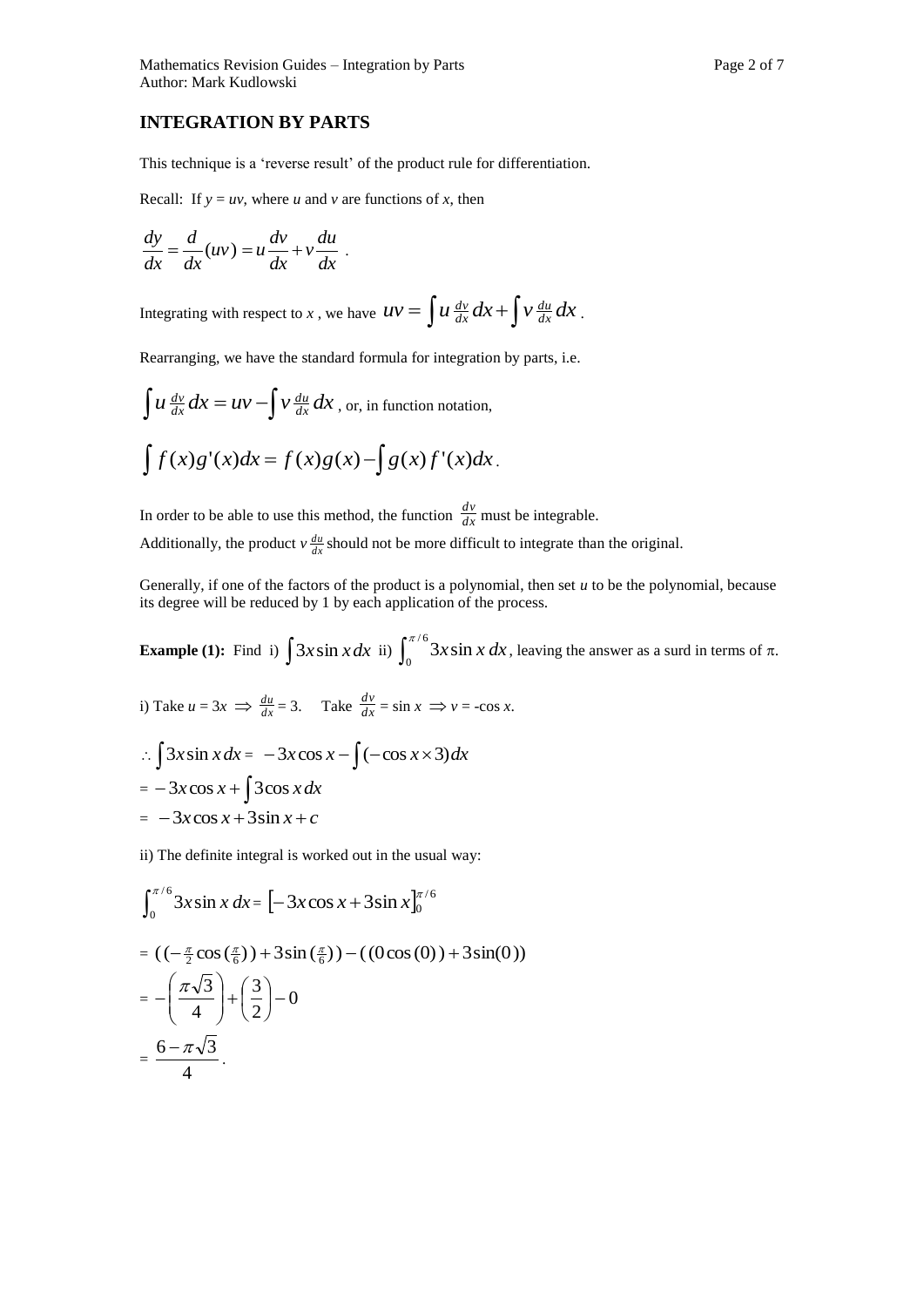i) Let 
$$
u = x \Rightarrow \frac{du}{dx} = 1
$$
. Let  $\frac{dv}{dx} = e^{2x} \Rightarrow v = \frac{1}{2}e^{2x}$   
\n
$$
\therefore \int xe^{2x} dx = \frac{1}{2}xe^{2x} - \int (\frac{1}{2}e^{2x} \times 1) dx
$$
\n
$$
= \frac{1}{2}xe^{2x} - \int \frac{1}{2}e^{2x} dx
$$
\n
$$
= \frac{1}{2}xe^{2x} - \frac{1}{4}e^{2x} + c
$$
\n
$$
= (\frac{1}{2}x - \frac{1}{4})e^{2x} + c
$$

ii) The definite integral is 2 1 2  $\left(\frac{1}{2}x-\frac{1}{4}\right)e^{2x}\Big]_1^2 = \frac{3}{4}e^4-\frac{1}{4}e^2$ 4 1 4  $\frac{3}{e^4}e^4 - \frac{1}{e^2}e^2 =$ 4  $\frac{e^2(3e^2-1)}{2}$ .

Sometimes the process might need to be carried out more than once.

Example (3): Find 
$$
\int x^2 \cos x dx
$$
.  
\nLet  $u = x^2 \Rightarrow \frac{du}{dx} = 2x$ .  
\nLet  $\frac{dv}{dx} = \cos x \Rightarrow v = \sin x$ .  
\n $\therefore \int x^2 \cos x dx = x^2 \sin x - \int 2x \sin x dx$ 

The integrand on the right-hand side needs another application of the process, but note how the degree of the polynomial (the *u* function) has been reduced from 2 (quadratic) to 1 (linear).

Let 
$$
u = 2x \Rightarrow \frac{du}{dx} = 2
$$
.  
\nLet  $\frac{dv}{dx} = \sin x \Rightarrow v = -\cos x$ .  
\n $\therefore \int 2x \sin x \, dx = -2x \cos x + \int 2\cos x \, dx$   
\n $= -2x \cos x + 2\sin x + c$ .

The two results need combining to give the final integral: (watch out for the + and – signs !)

$$
\int x^2 \cos x dx = x^2 \sin x - (-2x \cos x + 2 \sin x)
$$
  
= 
$$
x^2 \sin x + 2x \cos x - 2 \sin x + c.
$$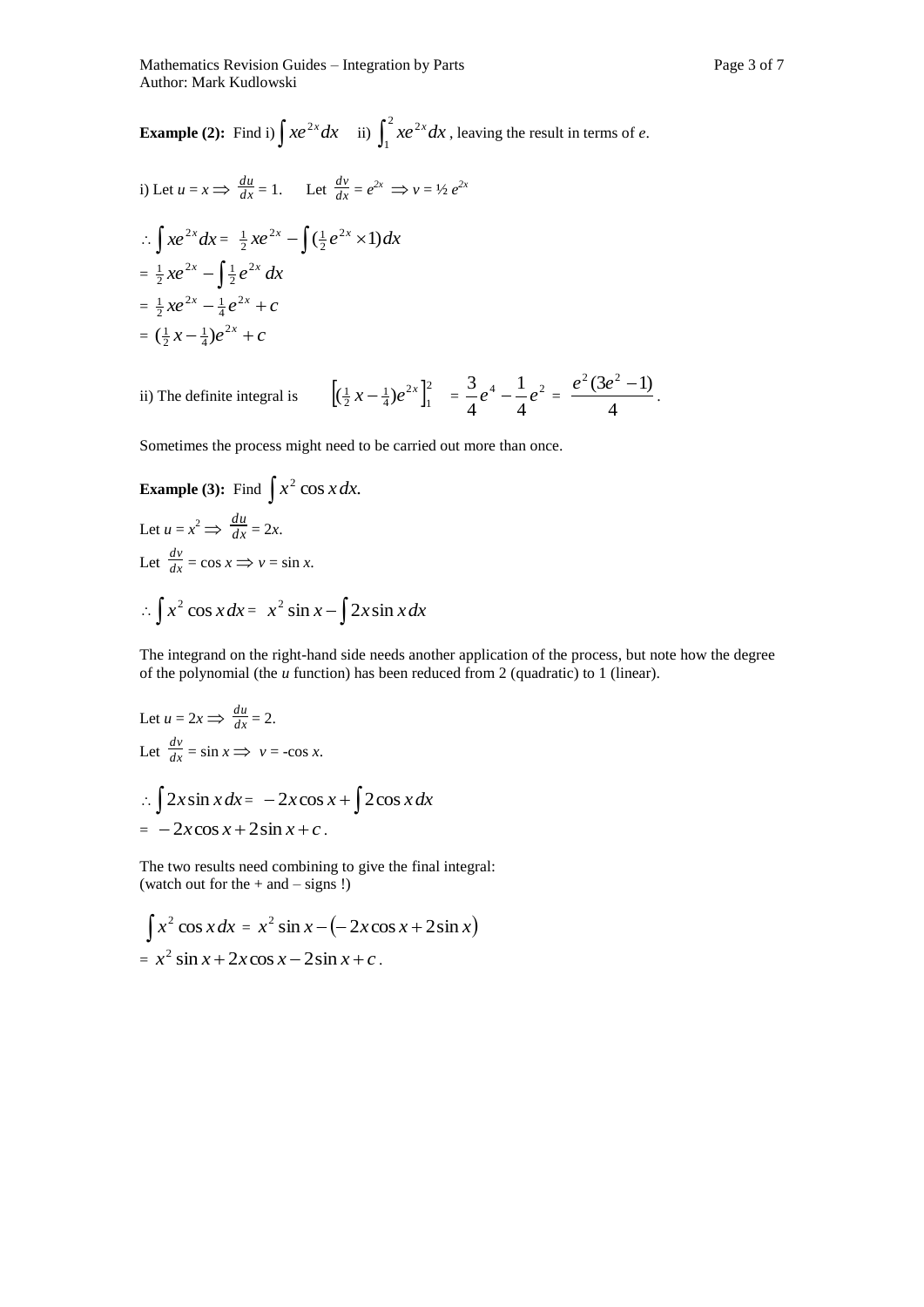#### **Example (4):**

i) Show that  $\int x^2 e^{-x} dx = -e^{-x}(x^2 - 2x + 2) + c$ , given that  $\int xe^{-x} dx = -e^{-x}(x+1) + c$ . ii) Use the result from i) to find  $\int_0^2 x^3 e^{-x}$ 0  $x^3 e^{-x} dx$ , giving your answer in the form  $a - be^{-2}$  where a and b are integer constants.

i) Two applications are needed here.

First application: Take  $u = x^2 \implies \frac{du}{dx}$  $\frac{du}{dx} = 2x$ . Take  $\frac{dv}{dx}$  $\frac{dv}{dx} = e^{-x} \implies v = -e^{-x}$ .

$$
\therefore \int x^2 e^{-x} dx = -x^2 e^{-x} - \int -2(x e^{-x}) dx
$$
. Label the right-hand integrand  $I_1$ .

Second application: This integrand  $I_1$  is (-2) times the one quoted in part i),

so the integral of  $I_1 = 2e^{-x}(x+1) + c$ .

$$
\therefore \int x^2 e^{-x} dx = -x^2 e^{-x} - 2e^{-x} (x+1) + c = e^{-x} (-x^2 - 2x - 2) + c
$$
  
=  $-e^{-x} (x^2 + 2x + 2) + c$ .

ii) To find  $\int_0^2 x^3 e^{-}$  $\mathbf{0}$  $x^3 e^{-x} dx$ , we work out the indefinite integral first :

Take 
$$
u = x^3 \implies \frac{du}{dx} = 3x^2
$$
. Take  $\frac{dv}{dx} = e^{-x} \implies v = -e^{-x}$ .

$$
\therefore \int x^3 e^{-x} dx = -x^3 e^{-x} - \int -3(x^2 e^{-x}) dx
$$
. Label the right-hand integrand  $I_2$ .

The integrand  $I_2$  on the RHS is (-3) times the integrand  $\int x^2 e^{-x} dx$ , so its integral is  $3e^{-x}(x^2+2x+2)+c$ .

$$
\therefore \text{ The complete integral } \int x^3 e^{-x} dx = -x^3 e^{-x} - 3e^{-x} (x^2 + 2x + 2) + c
$$
\n
$$
= -x^3 e^{-x} - 3e^{-x} (x^2 + 2x + 2) + c = -e^{-x} (x^3 + 3x^2 + 6x + 6) + c.
$$
\n
$$
\text{Hence } \int_0^2 x^3 e^{-x} dx = \left[ -e^{-x} (x^3 + 3x^2 + 6x + 6) \right]_0^2
$$
\n
$$
= \left[ -e^{-2} (8 + 12 + 12 + 6) \right] - \left[ -e^0 (0 + 0 + 0 + 6) \right] = 6 - 38e^{-2}.
$$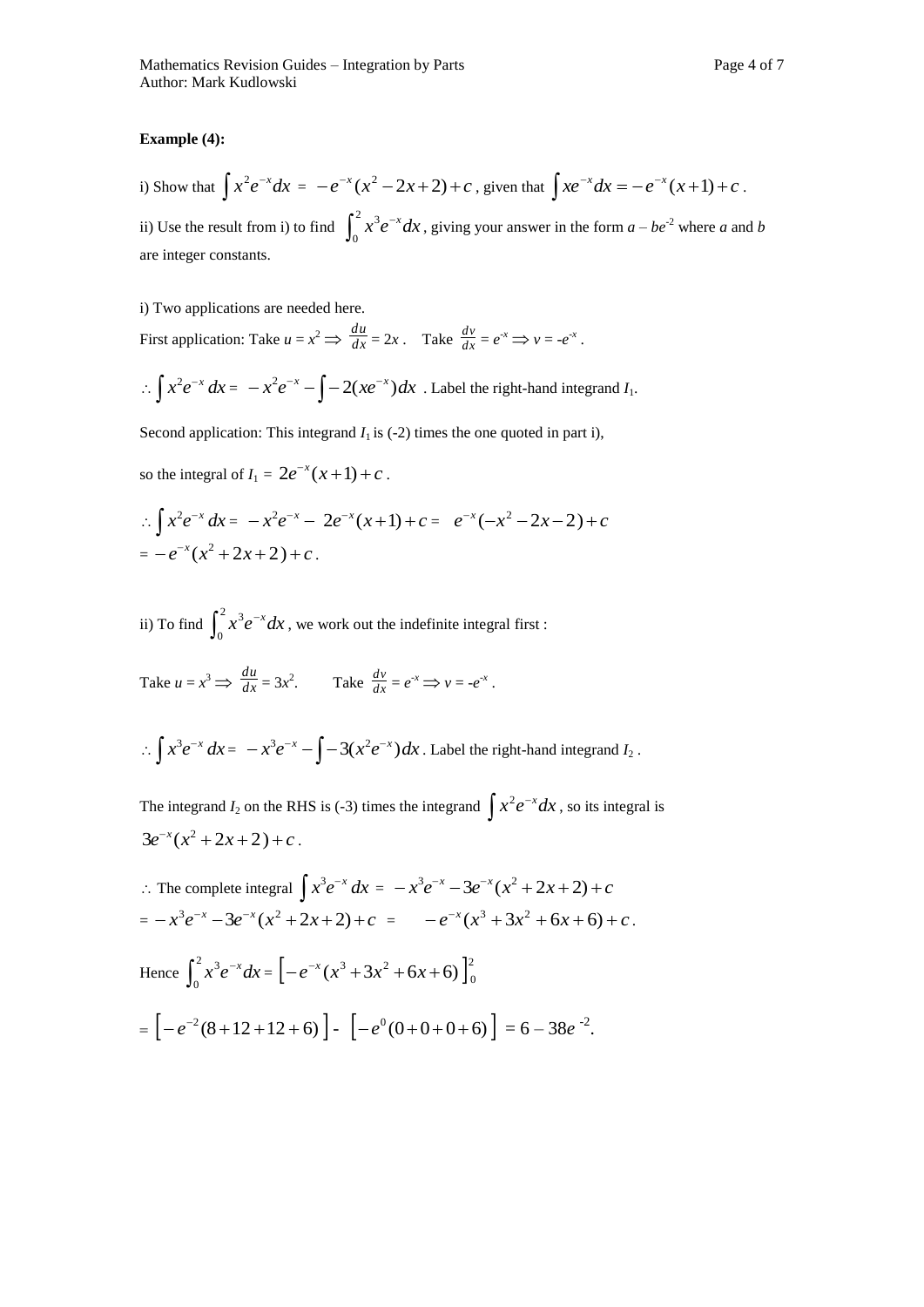Integrals involving products of ln *x* need to be handled a little differently, since ln *x* is not easy to integrate, but it can be differentiated. In those cases, ln *x* should be taken as *u.*

Example (5): Find 
$$
\int x^3 \ln x dx
$$
.  
\nTake  $u = \ln x \Rightarrow \frac{du}{dx} = \frac{1}{x}$ .  
\nTake  $\frac{dv}{dx} = x^3 \Rightarrow v = \frac{x^4}{4}$   
\n $\therefore \int x^3 \ln x dx = \ln x \times \left(\frac{x^4}{4}\right) - \int \left(\frac{x^4}{4} \times \frac{1}{x}\right) dx$   
\n $= \frac{1}{4} x^4 \ln x - \frac{1}{4} \int x^3 dx$   
\n $= \frac{1}{4} x^4 \ln x - \frac{1}{16} x^4 + c$ 

Sometimes an expression which does not look like a product can be defined as one, by treating 1 as a term.

Example (6): Find 
$$
\int \ln x dx
$$
.  
\nTreat the expression as  $\ln x \times 1$ .  
\nThus  $u = \ln x \Rightarrow \frac{du}{dx} = \frac{1}{x}$ .  
\nTake  $\frac{dv}{dx} = 1 \Rightarrow v = x$   
\n $\therefore \int \ln x dx = (\ln x) \times x - \int (x \times \frac{1}{x}) dx$   
\n $= x \ln x - \int 1 dx = x \ln x - x + c$ .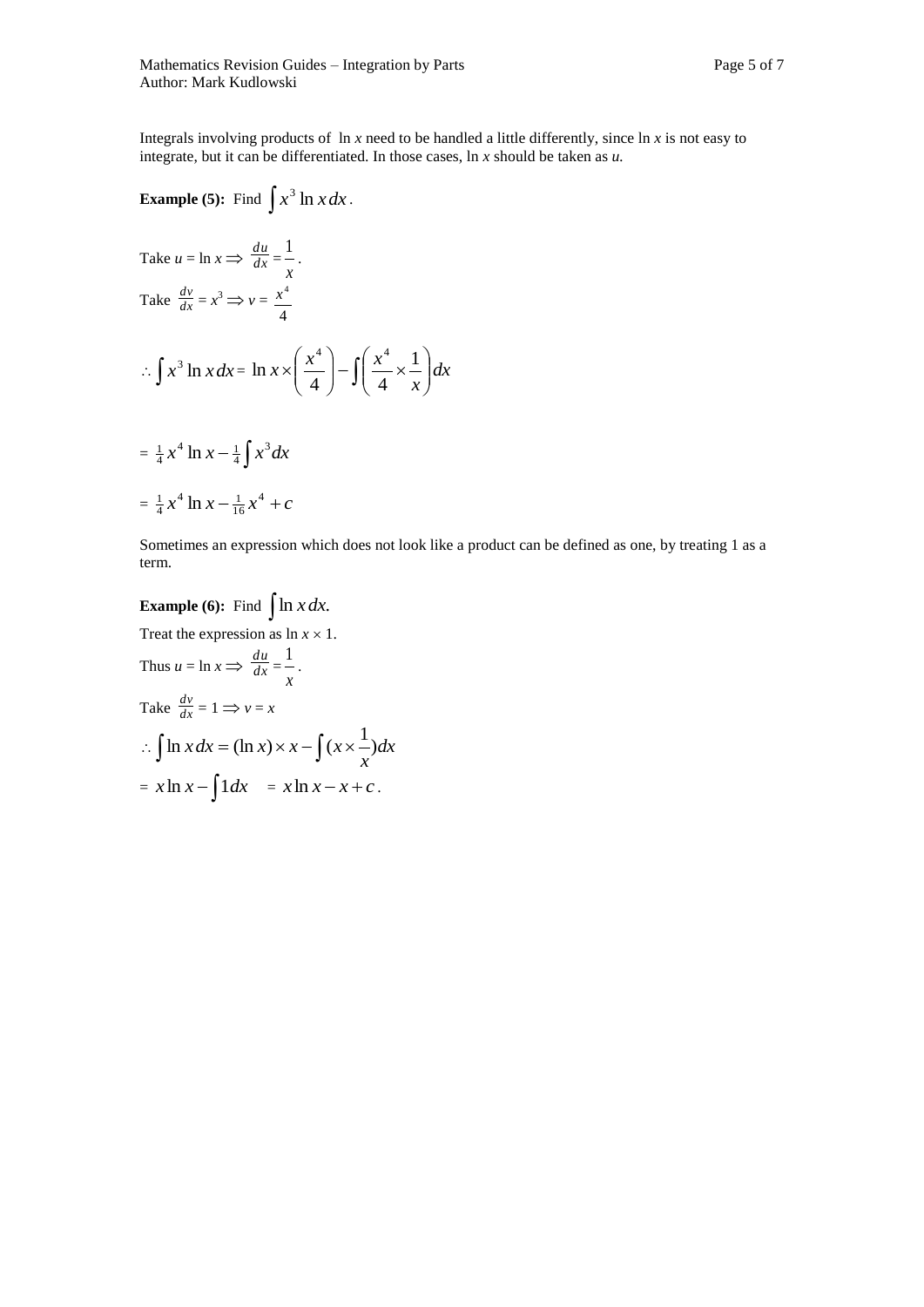#### **Example (7):**

i) Evaluate 
$$
\int_0^{7.2} \tan^{-1} x \, dx
$$
.

ii) The velocity *v* of a performance car (in metres per second) is modelled by the equation

 $v = 84 \tan^{-1}(0.12t)$  where radian measure is used.

Use your knowledge of transformations to evaluate  $\int_0^{60} 84 \tan^{-1}$ 0  $84 \tan^{-1}(0.12t) dt$ , and hence calculate the distance travelled in those 60 seconds.

Give your result in metres to 3 significant figures.

Treat the expression as 
$$
\tan^{-1} x \times 1
$$
.

\nThus  $u = \tan^{-1} x \Rightarrow \frac{du}{dx} = \frac{1}{1 + x^2}$ .

\nTake  $\frac{dv}{dx} = 1 \Rightarrow v = x$ 

\n
$$
\therefore \int_0^{7.2} \tan^{-1} x \, dx = x \left[ \tan^{-1} x \right]_0^{7.2} - \int_0^{7.2} \frac{x}{1 + x^2} \, dx
$$
\n=  $\left[ x \tan^{-1} x - \frac{1}{2} \ln(1 + x^2) \right]_0^{7.2} = \left[ 7.2 \tan^{-1} 7.2 - \frac{1}{2} \ln(52.84) \right] - \left[ 0 - 0 \right]$ 

\n=  $10.316 - 1.984 = 8.332$ .

ii) The integrand  $\int_0^{60} 84 \tan^{-1}$ 0 84 tan<sup>-1</sup>(0.12*t*) *dt* is obtained by transforming the integrand  $\int_0^{7.2} \tan^{-1}$  $\mathbf 0$  $\tan^{-1} x dx$ by an *x*-stretch of scale factor  $\frac{1}{0.12}$ 1 followed by a *y*-stretch of scale factor 84, plus a trivial renaming of the variable from *x* to *t*.

Now 
$$
\frac{1}{0.12} \times 84 = 700
$$
, so we multiply the result of part i) by 700 to obtain the distance travelled by

the car in those 60 seconds – namely  $8.332 \times 700$ , or **5830 metres** to 3 significant figures.